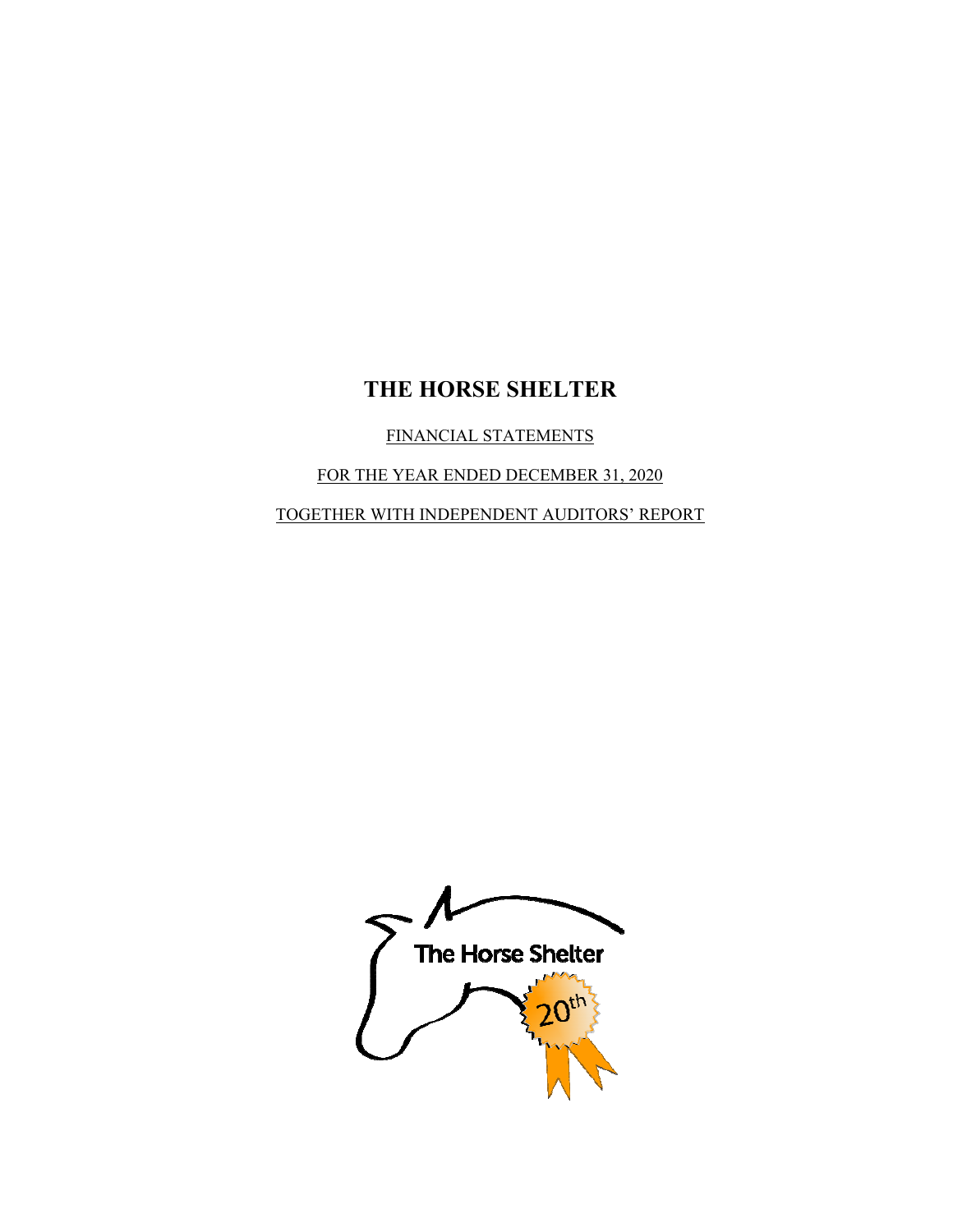### FINANCIAL STATEMENTS FOR THE YEAR ENDED DECEMBER 31, 2020

### **CONTENTS**

|                                         | Page |
|-----------------------------------------|------|
| Independent Auditors' Report            | 1    |
| <b>Financial Statements</b>             |      |
| <b>Statement of Financial Position</b>  | 3    |
| <b>Statement of Activities</b>          | 4    |
| <b>Statement of Functional Expenses</b> | 5    |
| <b>Statement of Cash Flows</b>          | 6    |
| Notes to Financial Statements           | 7    |
|                                         |      |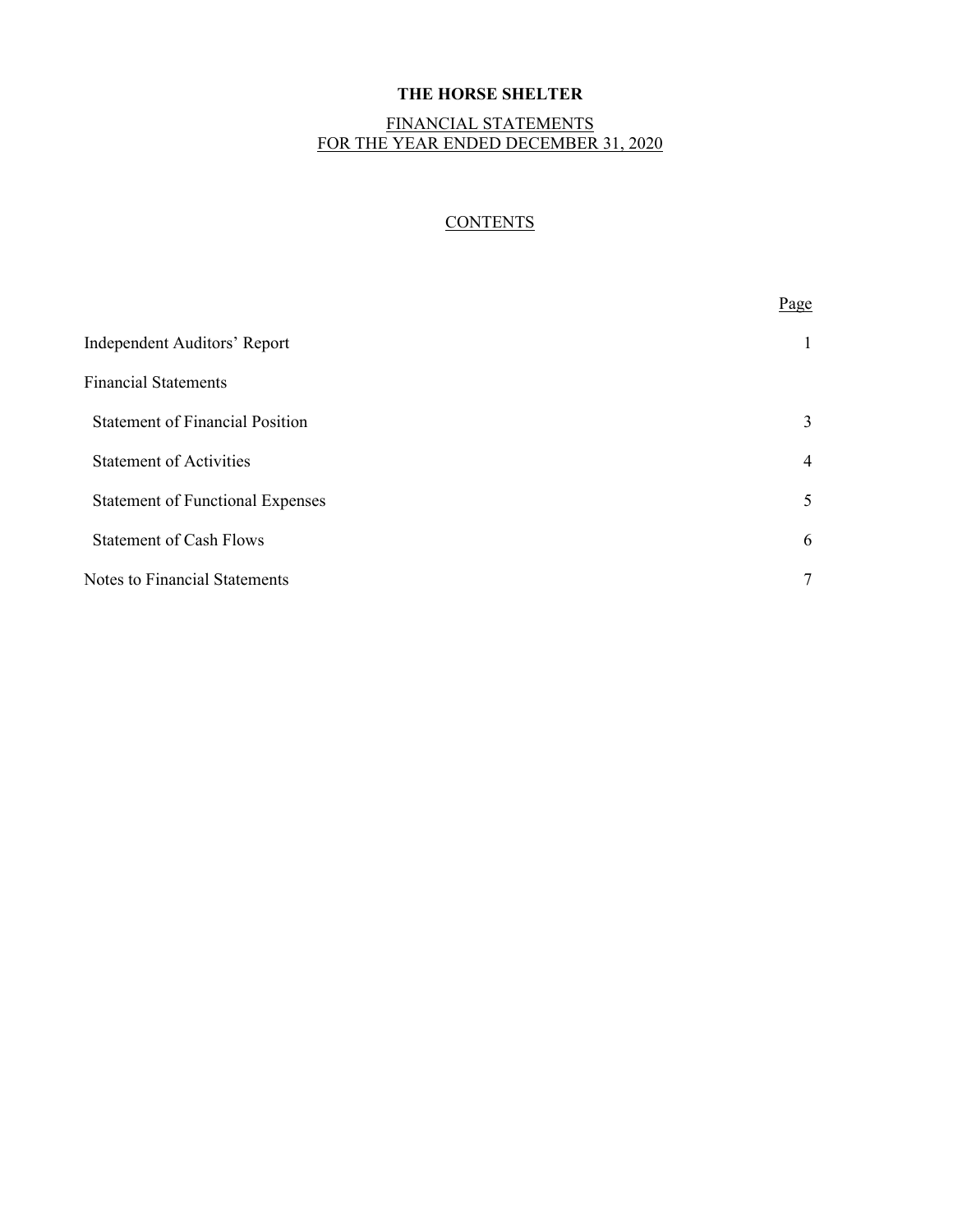

December 14, 2021

### INDEPENDENT AUDITORS' REPORT

Board of Directors The Horse Shelter Santa Fe, New Mexico

We have audited the accompanying financial statements of **The Horse Shelter** (a New Mexico nonprofit corporation), which comprise the statement of financial position as of December 31, 2020, and the related statements of activities, functional expenses, and cash flows for the year then ended, and the related notes to the financial statements.

### *Management's Responsibility for the Financial Statements*

Management is responsible for the preparation and fair presentation of these financial statements in accordance with principles generally accepted in the United States of America. This includes the design, implementation, and maintenance of internal control relevant to the preparation and fair presentation of financial statements that are free from material misstatement, whether due to fraud or error.

#### *Auditors' Responsibility*

Our responsibility is to express an opinion on these financial statements based on our audit. We conducted our audit in accordance with auditing standards generally accepted in the United States of America. Those standards require that we plan and perform the audit to obtain reasonable assurance about whether the financial statements are free of material misstatement.

An audit involves performing procedures to obtain audit evidence about the amounts and disclosures in the financial statements. The procedures selected depend on the auditors' judgment, including the assessment of the risks of material misstatement of the financial statements, whether due to fraud or error. In making those risk assessments, the auditor considers internal control relevant to the entity's preparation and fair presentation of the financial statements in order to design audit procedures that are appropriate in the circumstances, but not for the purpose of expressing an opinion on the effectiveness of the entity's internal control. Accordingly, we express no such opinion. An audit also includes evaluating the appropriateness of accounting policies used and the reasonableness of significant accounting estimates made by management, as well as evaluating the overall presentation of the financial statements.

We believe that the audit evidence we have obtained is sufficient and appropriate to provide a basis for our audit opinion.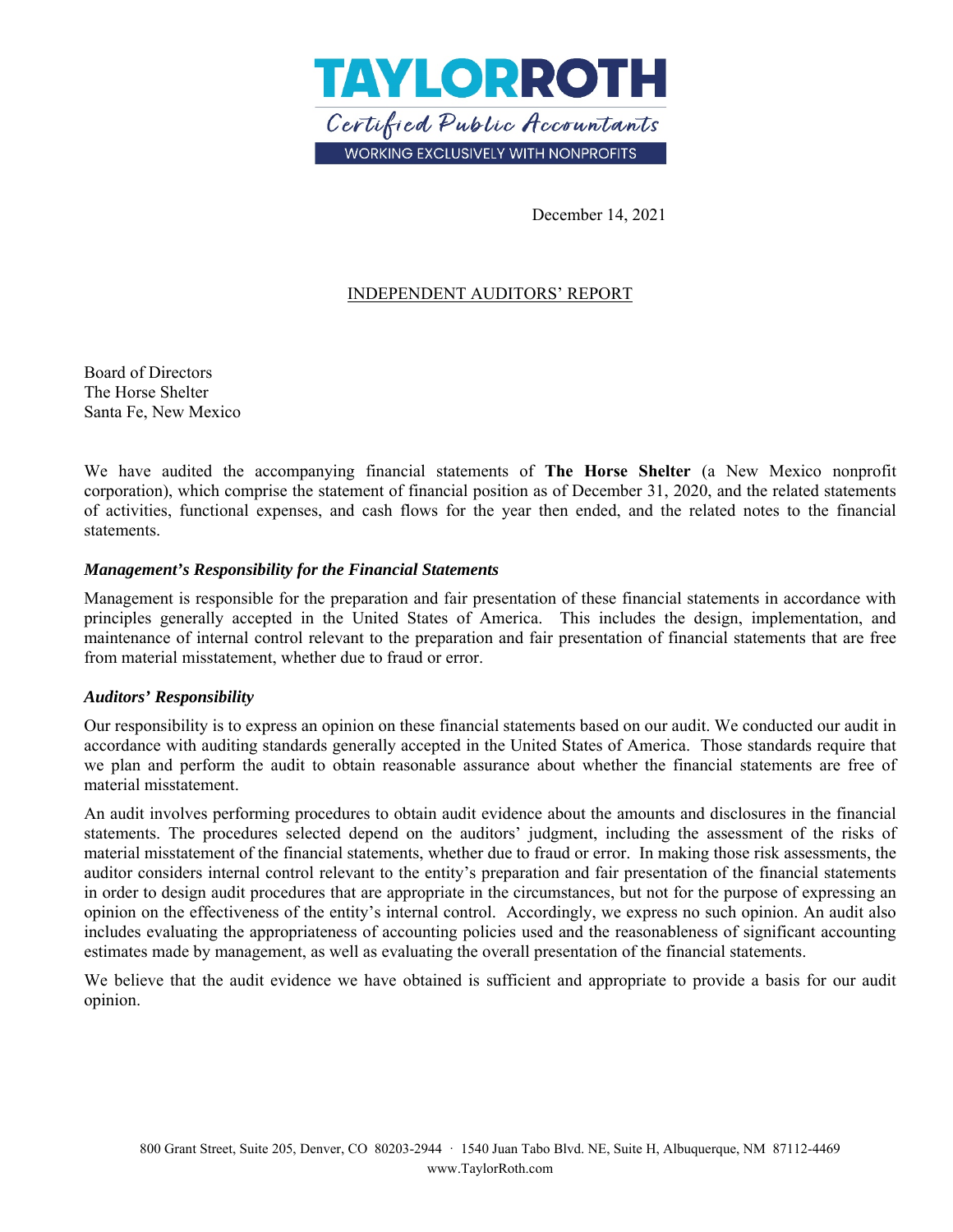#### *Opinion*

In our opinion, the financial statements referred to above present fairly, in all material respects, the financial position of The Horse Shelter as of December 31, 2020, and the changes in its net assets and its cash flows for the year then ended, in accordance with accounting principles generally accepted in the United States of America.

#### *Report on Summarized Comparative Information*

We have previously audited The Horse Shelter's financial statements for the year ended December 31, 2019, and we expressed an unmodified audit opinion on those audited financial statements in our report dated March 25, 2021. In our opinion, the summarized comparative information presented herein as of and for the year ended December 31, 2019, is consistent, in all material respects, with the audited financial statements from which it has been derived.

Taylor Roth and Compony PIK

 Taylor, Roth and Company, PLLC Certified Public Accountants Albuquerque, New Mexico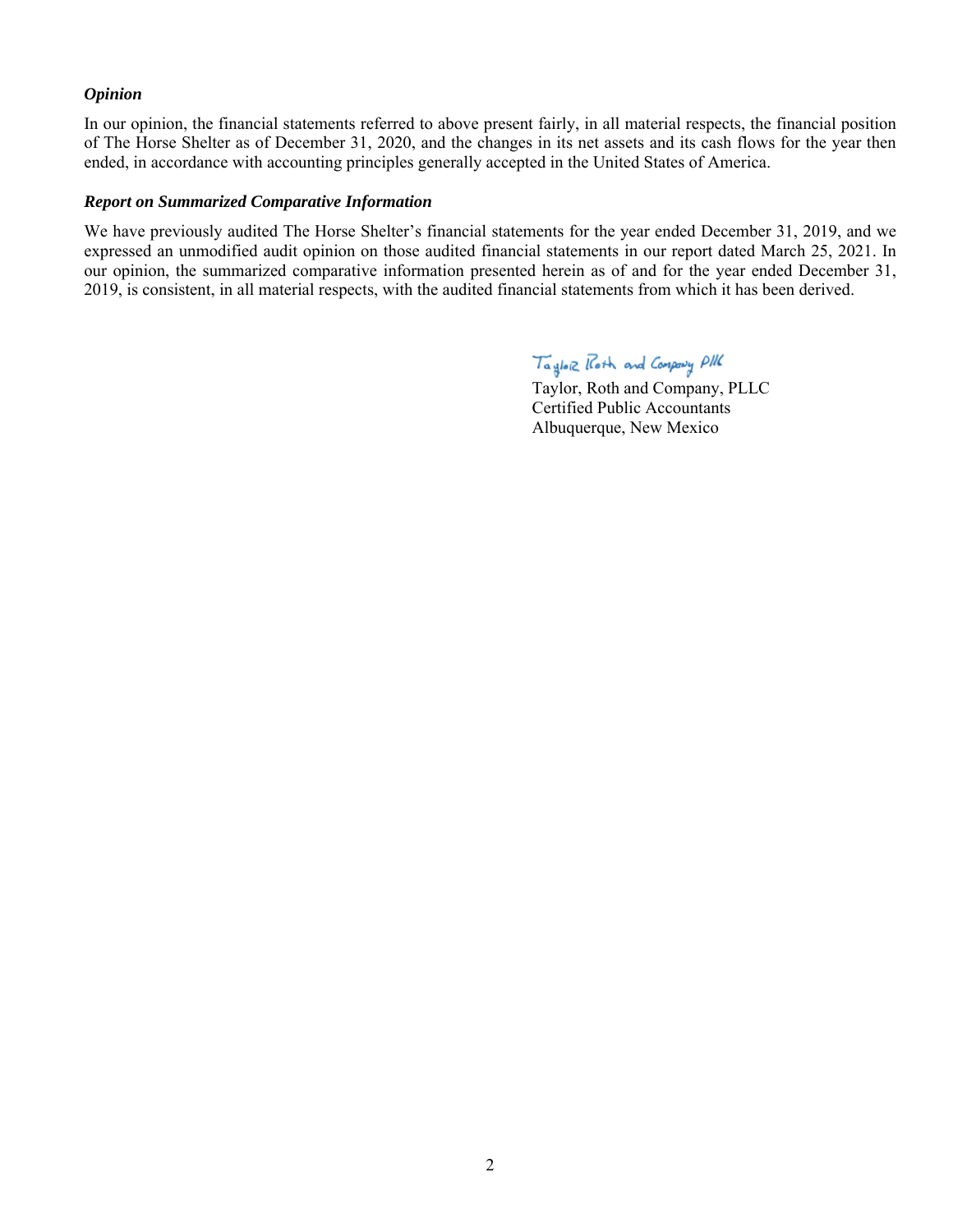# (WITH COMPARATIVE TOTALS FOR 2019) DECEMBER 31, 2020 STATEMENT OF FINANCIAL POSITION

|                                          | 2020          | 2019           |
|------------------------------------------|---------------|----------------|
| <b>Assets</b>                            |               |                |
| Cash and cash equivalents                | 195,218<br>\$ | 222,971<br>\$. |
| Inventory (Note 4)                       | 50,387        | 88,118         |
| Prepaid expenses and deposits            | 3,300         | 3,300          |
| Investments (Note 5)                     | 968,928       | 648,271        |
| Property and equipment, net (Note 6)     | 189,055       | 192,903        |
| <b>Total</b> assets                      | \$1,406,888   | \$1,155,563    |
| Liabilities and net assets               |               |                |
| Liabilities                              |               |                |
| Accounts payable                         | \$<br>11,602  | \$             |
| Accrued payroll expenses                 | 885           | 951            |
|                                          | 12,487        | 951            |
| Net assets                               |               |                |
| Without donor restrictions               |               |                |
| Undesignated                             | 1,185,346     | 941,709        |
| Net investment in property and equipment | 189,055       | 192,903        |
|                                          | 1,374,401     | 1,134,612      |
| With donor restrictions                  |               |                |
| Restricted for purpose (Note 7)          | 20,000        | 20,000         |
| Total net assets                         | 1,394,401     | 1,154,612      |
| Total liabilities and net assets         | \$1,406,888   | \$1,155,563    |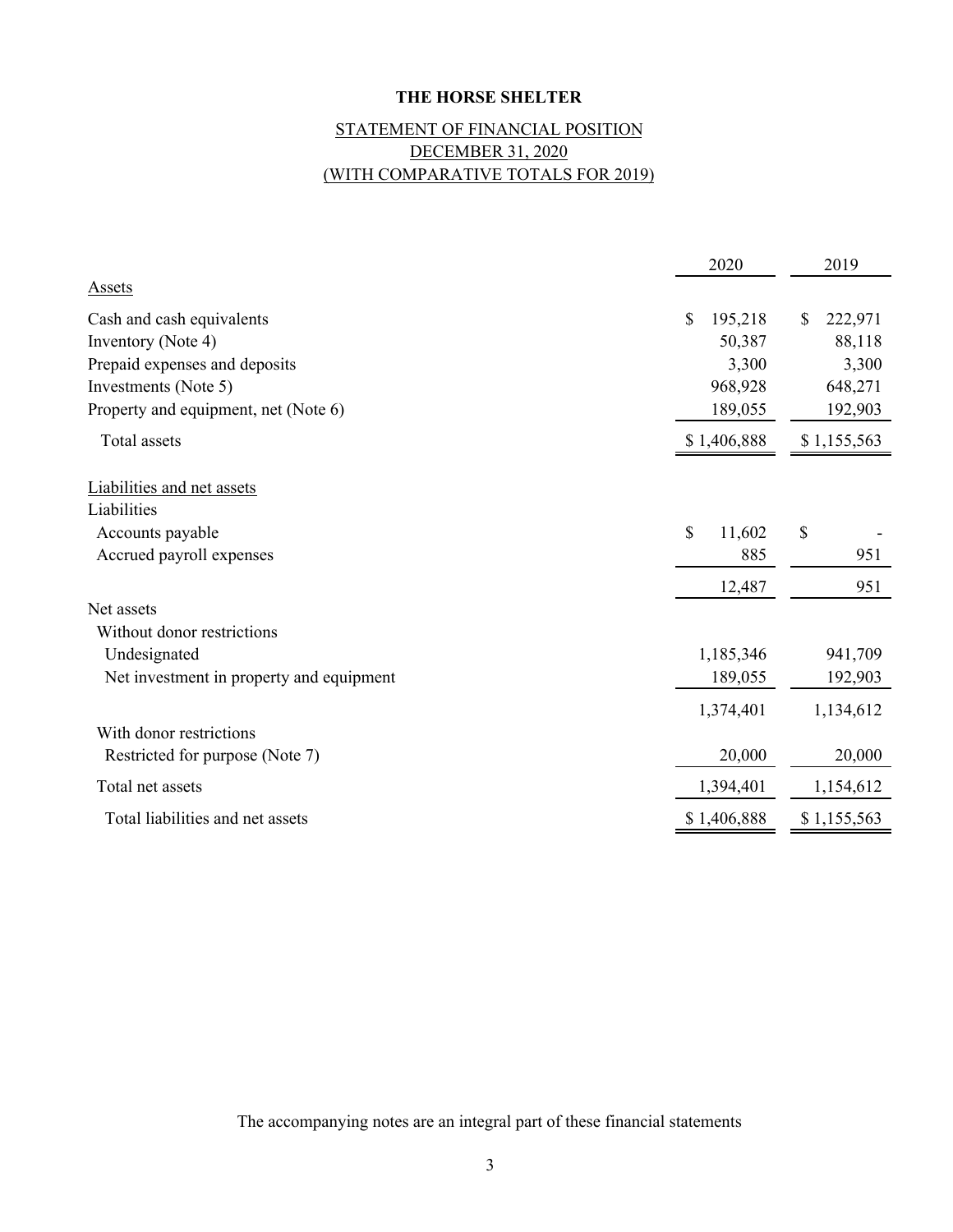# (WITH COMPARATIVE TOTALS FOR 2019) FOR THE YEAR ENDED DECEMBER 31, 2020 STATEMENT OF ACTIVITIES

|                                                |                                      | 2020                       |               | 2019          |
|------------------------------------------------|--------------------------------------|----------------------------|---------------|---------------|
|                                                | <b>Without Donor</b><br>Restrictions | With Donor<br>Restrictions | Total         | Total         |
| Revenue and other support                      |                                      |                            |               |               |
| Contributions                                  | \$<br>334,096                        | $\mathbb{S}$<br>32,795     | 366,891<br>\$ | \$<br>233,191 |
| Grants                                         | 200,590                              | 134,415                    | 335,005       | 243,150       |
| Thrift store                                   | 181,742                              |                            | 181,742       | 223,671       |
| Less: cost of goods sold                       | (181, 742)                           |                            | (181,742)     | (223, 669)    |
| Investment income (Note 5)                     | 55,047                               |                            | 55,047        | 49,069        |
| Special events                                 | 19,500                               |                            | 19,500        | 146,991       |
| Less: direct donor benefits                    | (21,209)                             |                            | (21,209)      | (24, 594)     |
| Program revenue                                | 13,675                               |                            | 13,675        | 16,890        |
| In-kind donations (Note 8)                     | 241,729                              |                            | 241,729       | 383,664       |
| Net assets released from restrictions (Note 9) | 167,210                              | (167,210)                  |               |               |
| Total revenue and support                      | 1,010,638                            |                            | 1,010,638     | 1,048,363     |
| <b>Expense</b>                                 |                                      |                            |               |               |
| Program services                               | 556,949                              |                            | 556,949       | 538,745       |
| Supporting services                            |                                      |                            |               |               |
| Management and general                         | 38,940                               |                            | 38,940        | 48,074        |
| Fund-raising                                   | 62,920                               |                            | 62,920        | 41,089        |
| Enterprise - Thrift store                      | 112,040                              |                            | 112,040       | 111,986       |
| Total expense                                  | 770,849                              |                            | 770,849       | 739,894       |
| Change in net assets                           | 239,789                              |                            | 239,789       | 308,469       |
| Net assets, beginning of year                  | 1,134,612                            | 20,000                     | 1,154,612     | 846,143       |
| Net assets, end of year                        | \$1,374,401                          | \$<br>20,000               | \$1,394,401   | \$1,154,612   |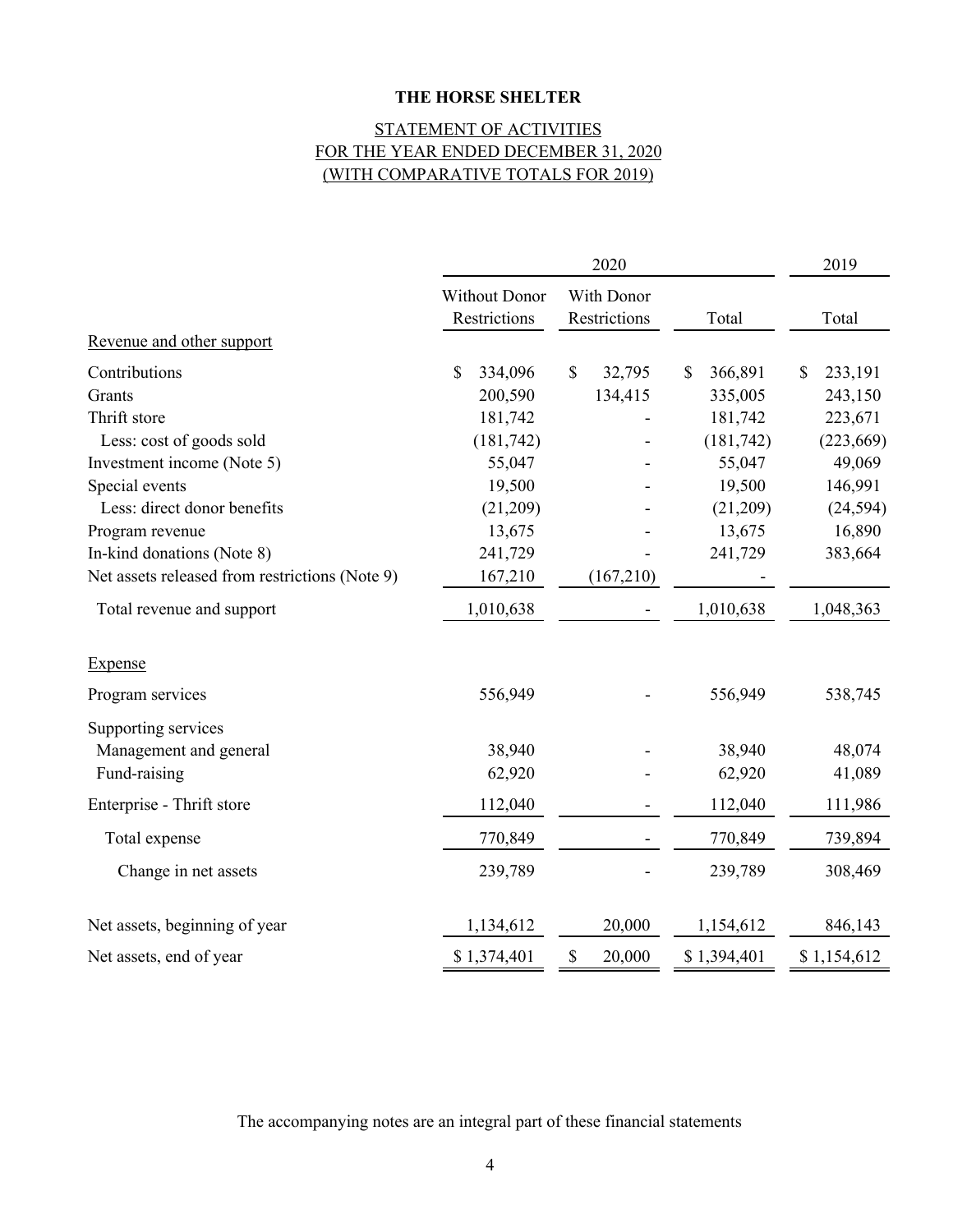# STATEMENT OF FUNCTIONAL EXPENSES FOR THE YEAR ENDED DECEMBER 31, 2020 (WITH COMPARATIVE TOTALS FOR 2019)

|                             |                     |                              | 2020                   |                       |           | 2019          |
|-----------------------------|---------------------|------------------------------|------------------------|-----------------------|-----------|---------------|
|                             |                     | <b>Supporting Services</b>   |                        | Enterprise            |           |               |
|                             | Program<br>Services | Management<br>and<br>General | Fund-<br>raising       | Thrift<br>Store       | Total     | Total         |
| Salaries and wages          | \$216,545           | \$<br>15,999                 | 34,847<br>$\mathbb{S}$ | $\mathbf S$<br>50,848 | \$318,239 | \$317,828     |
| Payroll taxes and benefits  | 17,028              | 1,251                        | 2,755                  | 4,007                 | 25,041    | 24,770        |
| Feed and supplements        | 104,878             |                              |                        |                       | 104,878   | 112,094       |
| Occupancy - ranch facility  | 102,000             |                              |                        |                       | 102,000   | 102,000       |
| Occupancy                   | 7,377               | 149                          | 6,627                  | 39,148                | 53,301    | 48,939        |
| Insurance                   | 34,203              | 954                          |                        |                       | 35,157    | 25,464        |
| Veterinary services         | 23,858              |                              |                        |                       | 23,858    | 20,085        |
| Advertising and marketing   | 15,547              |                              | 5,973                  | 508                   | 22,028    | 6,144         |
| Accounting services         |                     | 13,699                       |                        |                       | 13,699    | 4,080         |
| Office expense              |                     | 439                          | 1,715                  | 8,301                 | 10,455    | 9,994         |
| Repairs and maintenance     | 8,569               |                              |                        |                       | 8,569     | 13,188        |
| <b>Bank</b> charges         |                     | 164                          | 2,755                  | 4,841                 | 7,760     | 8,496         |
| Travel and transportation   | 6,136               | 363                          |                        | 337                   | 6,836     | 13,745        |
| Printing and postage        |                     |                              | 3,945                  |                       | 3,945     | 7,476         |
| Outside services            | 1,407               |                              | 1,518                  |                       | 2,925     | 2,966         |
| Fees, dues and permits      | 1,851               | 464                          |                        |                       | 2,315     | 337           |
| Other                       | 336                 | 4,193                        |                        |                       | 4,529     | 1,228         |
| Expense before depreciation | 539,735             | 37,675                       | 60,135                 | 107,990               | 745,535   | 718,834       |
| Depreciation expense        | 17,214              | 1,265                        | 2,785                  | 4,050                 | 25,314    | 21,060        |
| Total                       | \$556,949           | 38,940<br>S                  | 62,920<br>S            | \$112,040             | \$770,849 | 739,894<br>\$ |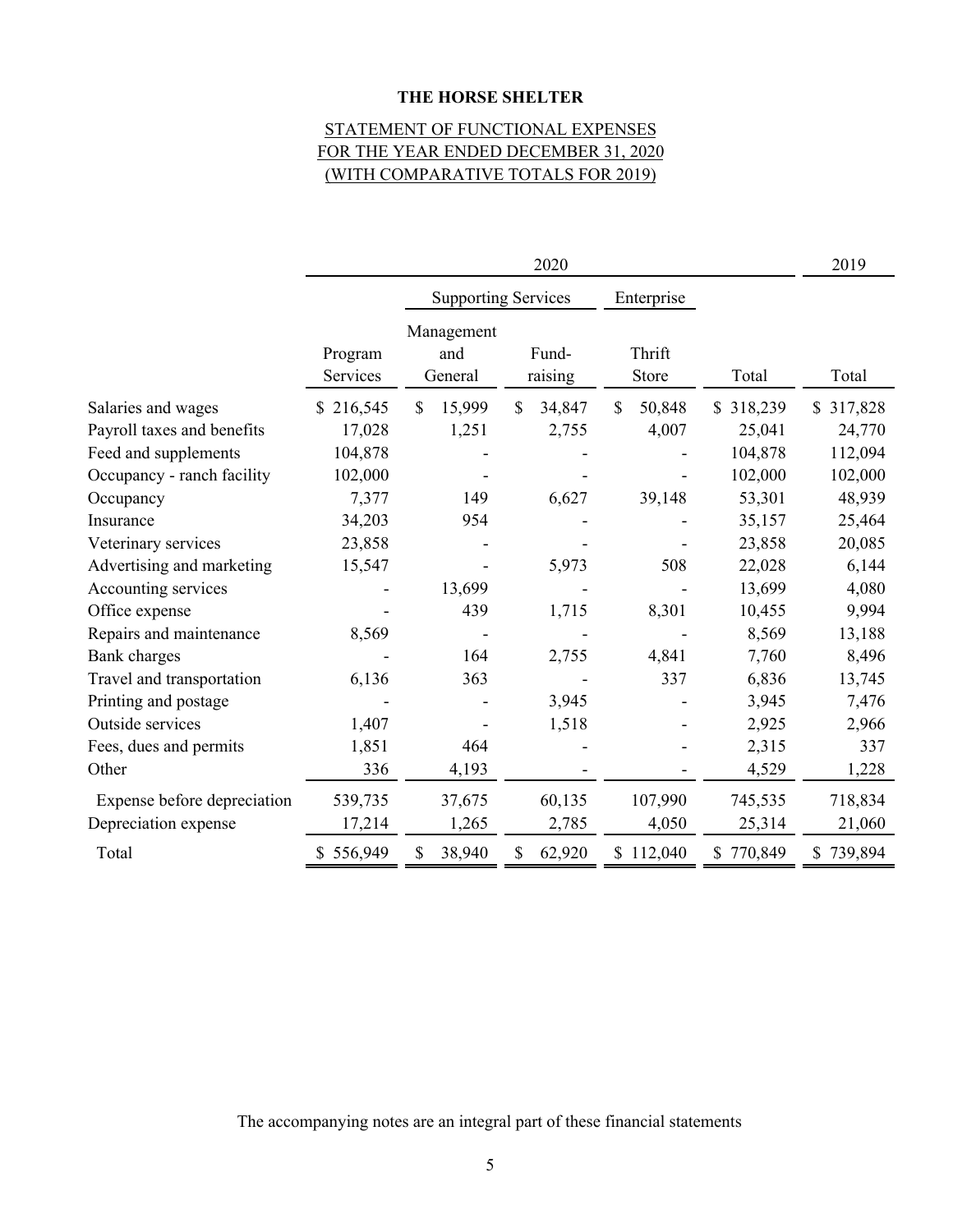# (WITH COMPARATIVE TOTALS FOR 2019) FOR THE YEAR ENDED DECEMBER 31, 2020 STATEMENT OF CASH FLOWS

|                                                      | 2020          | 2019          |
|------------------------------------------------------|---------------|---------------|
| Cash flows from operating activities                 |               |               |
| Change in net assets                                 | \$<br>239,789 | \$<br>308,469 |
| Adjustments to reconcile change in net assets        |               |               |
| to net cash provided by operating activities         |               |               |
| Change in value of in-kind inventory                 | 37,731        | (61, 523)     |
| Donated stock                                        | (5,610)       | (70, 813)     |
| (Gains) on investments                               | (15, 861)     | (28, 468)     |
| Depreciation                                         | 25,314        | 21,060        |
| Changes in operating assets and liabilities          |               |               |
| (Increase) decrease in grants receivable             |               | 93,000        |
| (Increase) decrease in prepaid expenses and deposits |               | 3,300         |
| Increase(decrease) in accounts payable               | 11,602        |               |
| Increase(decrease) in payroll-related                | (66)          |               |
| Net cash provided (used) by operating activities     | 292,899       | 265,025       |
| Cash flows from investing activities                 |               |               |
| (Reinvestment) of investment income                  | (39, 186)     | (20,601)      |
| (Purchases) of investments                           | (260,000)     | (222, 469)    |
| (Purchases) of property and equipment                | (21, 466)     | (37,212)      |
| Net cash provided (used) by investing activities     | (320, 652)    | (280, 282)    |
| Net increase (decrease) in cash and cash equivalents | (27, 753)     | (15,257)      |
| Cash and cash equivalents, beginning of year         | 222,971       | 238,228       |
| Cash and cash equivalents, end of year               | \$<br>195,218 | \$<br>222,971 |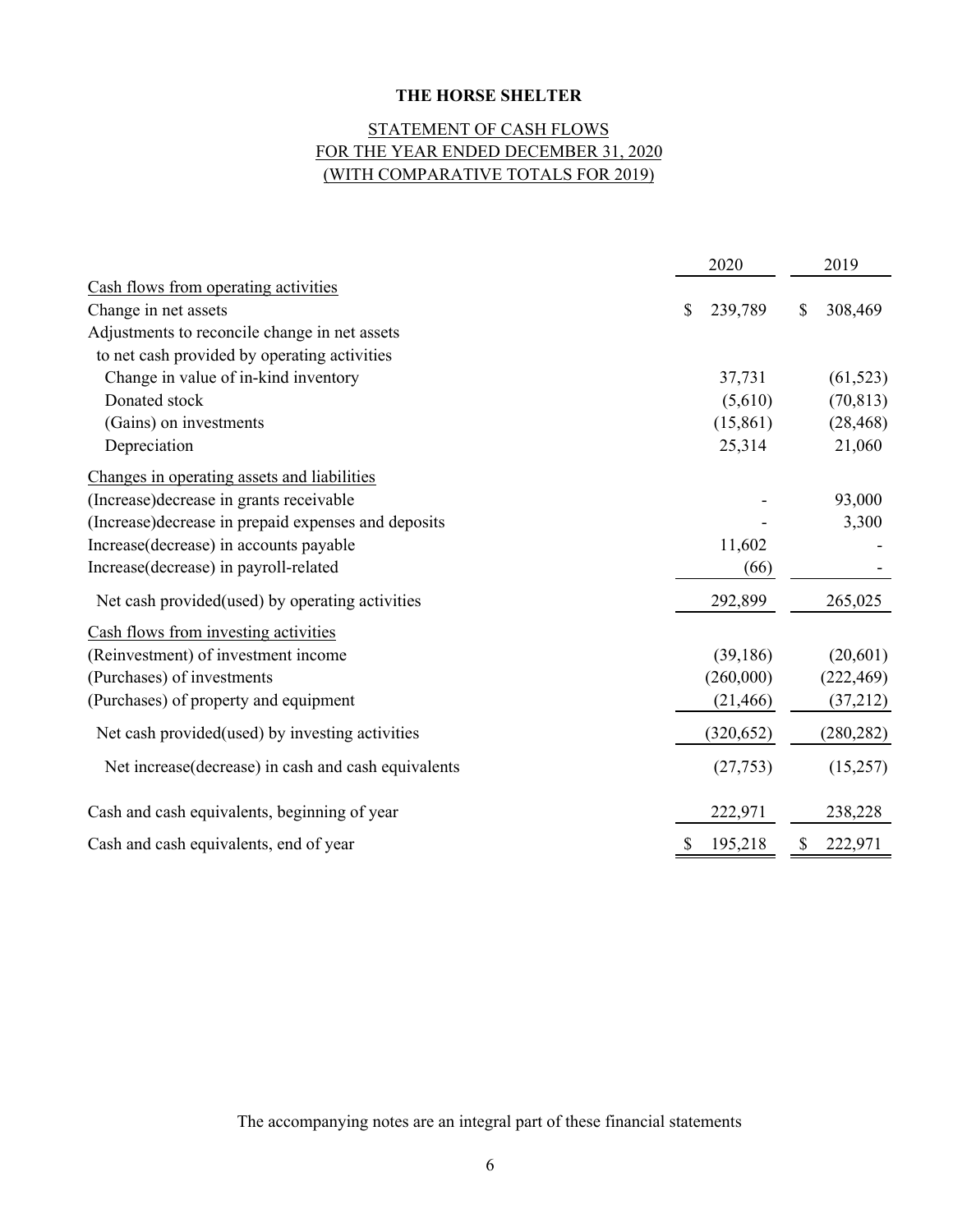#### NOTES TO FINANCIAL STATEMENTS FOR THE YEAR ENDED DECEMBER 31, 2020

#### NOTE 1 - DESCRIPTION OF THE ORGANIZATION

The Horse Shelter (the Shelter) was founded by Jan Bandler, a lifelong animal lover and horsewoman, and incorporated as a New Mexico nonprofit corporation in 2000. The shelter facility is located about 20 miles south of Santa Fe, in Cerrillos, New Mexico, on approximately 128 acres of high desert country. The facility, which has the capacity to house up to 80 horses, serves as a sanctuary for New Mexico's abandoned, abused, and neglected horses. Rescued horses are rehabilitated and adopted out whenever possible to environments that support well-being and future long-term care. Shelter horses are housed, fed, and provided veterinary and farrier care. For some horses, the Shelter will be their sanctuary for life due to their age, history, or medical condition.

The Shelter is supported primarily by contributions and grants.

#### NOTE 2 - SUMMARY OF SIGNIFICANT ACCOUNTING POLICIES AND PROCEDURES

1. Basis of Accounting

The financial statements of The Horse Shelter have been prepared on the accrual basis of accounting and accordingly reflect all significant receivables, payables, and other liabilities.

2. Basis of Presentation

The financial statements of The Horse Shelter have been prepared in accordance with U.S. generally accepted accounting principles, which require the Shelter to report information regarding its financial position and activities according to the following net asset classifications:

**Net assets without donor restrictions**: Net assets that are not subject to donor-imposed restrictions and may be expended for any purpose in performing the primary objectives of the organization. These net assets may be used at the discretion of the Shelter's management and the board of directors.

**Net assets with donor restrictions:** Net assets subject to stipulations imposed by donors and grantors. Some donor restrictions are temporary in nature; those restrictions will be met by actions of the Shelter or by the passage of time. Other donor restrictions are perpetual in nature, whereby the donor has stipulated the funds be maintained in perpetuity.

Donor-restricted contributions are reported as increases in net assets with donor restrictions. When a restriction expires, net assets are reclassified from net assets with donor restrictions to net assets without donor restrictions in the statement of activities.

3. Cash and Cash Equivalents

The Horse Shelter considers all highly liquid investments with an initial maturity of three months or less to be cash equivalents, unless held as a component of the investment portfolio.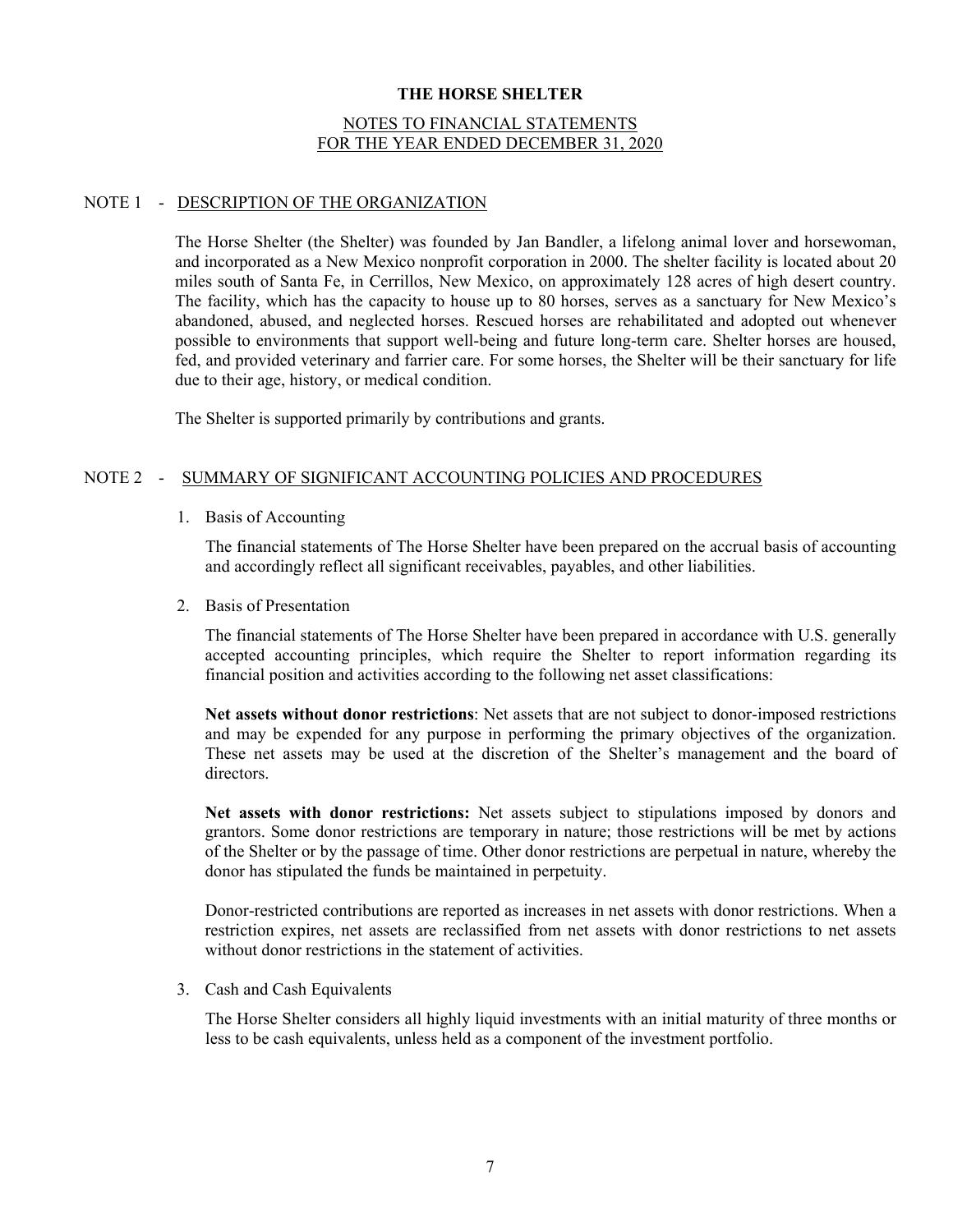#### NOTE 2 - SUMMARY OF SIGNIFICANT ACCOUNTING POLICIES AND PROCEDURES (continued)

#### 4. Contributions

Contributed property and equipment are recorded at fair value at the date of donation. Contributions with donor-imposed stipulations regarding how long the contributed assets must be used are recorded as net assets with donor restrictions; otherwise, the contributions are recorded as net assets without donor restrictions.

5. Revenue and Revenue Recognition

The Shelter recognizes contributions when cash, securities or other assets; an unconditional promise to give; or a notification of a beneficial interest is received. Conditional promises to give—that is, those with a measurable performance or other barrier and a right of return—are not recognized until the conditions on which they depend have been met.

6. Receivables

Management assesses the need for an allowance for uncollectable receivables based on historical experience, an assessment of economic conditions, and a review of subsequent collections. Unconditional contributions receivable that are expected to be collected within one year are recorded at net realizable value. If material, receivables expected to be collected in future years are initially recorded at fair value using present value techniques incorporating risk-adjusted discount rates designed to reflect the assumptions market participants would use in pricing the asset. In subsequent years, amortization of the discounts is included in revenue in the statement of activities. The Shelter has no receivables as of year-end.

7. Capitalization and Depreciation

The Shelter capitalizes all expenditures for property and equipment in excess of \$2,500, with an estimated useful life in excess of one year. Property and equipment are recorded at cost, or in the case of contributed items, fair value on the date of contribution. Depreciation is computed on the straight-line method based on the estimated useful lives of the related assets, ranging from 3 to 40 years.

8. Inventory

The Shelter operates a thrift store in Santa Fe, New Mexico, and receives donations of household goods and clothes which are held for sale. Items received that are appropriate for sale are marked to retail value, and if not sold, are subsequently marked down until sold. Typically, items not sold after 3 months, and those not appropriate for sale at the thrift store, are donated to charity. Management believes the best indicator of the fair market value of the donations sold at the thrift store is the sales price. The value of donated items, given to charity or disposed of because they are not appropriate for sale, is not included in these financial statements. Inventory at year-end is valued at the estimated future sales price.

9. Estimates

The preparation of financial statements in conformity with generally accepted accounting principles requires management to make estimates and assumptions that affect certain reported amounts and disclosures. Accordingly, actual results could differ from those estimates.

10. Income Taxes

The Shelter is exempt from federal and state income taxes under the provisions of Internal Revenue Code Section  $501(c)(3)$ . Accordingly, no provision or liability for income taxes has been provided in the accompanying financial statements.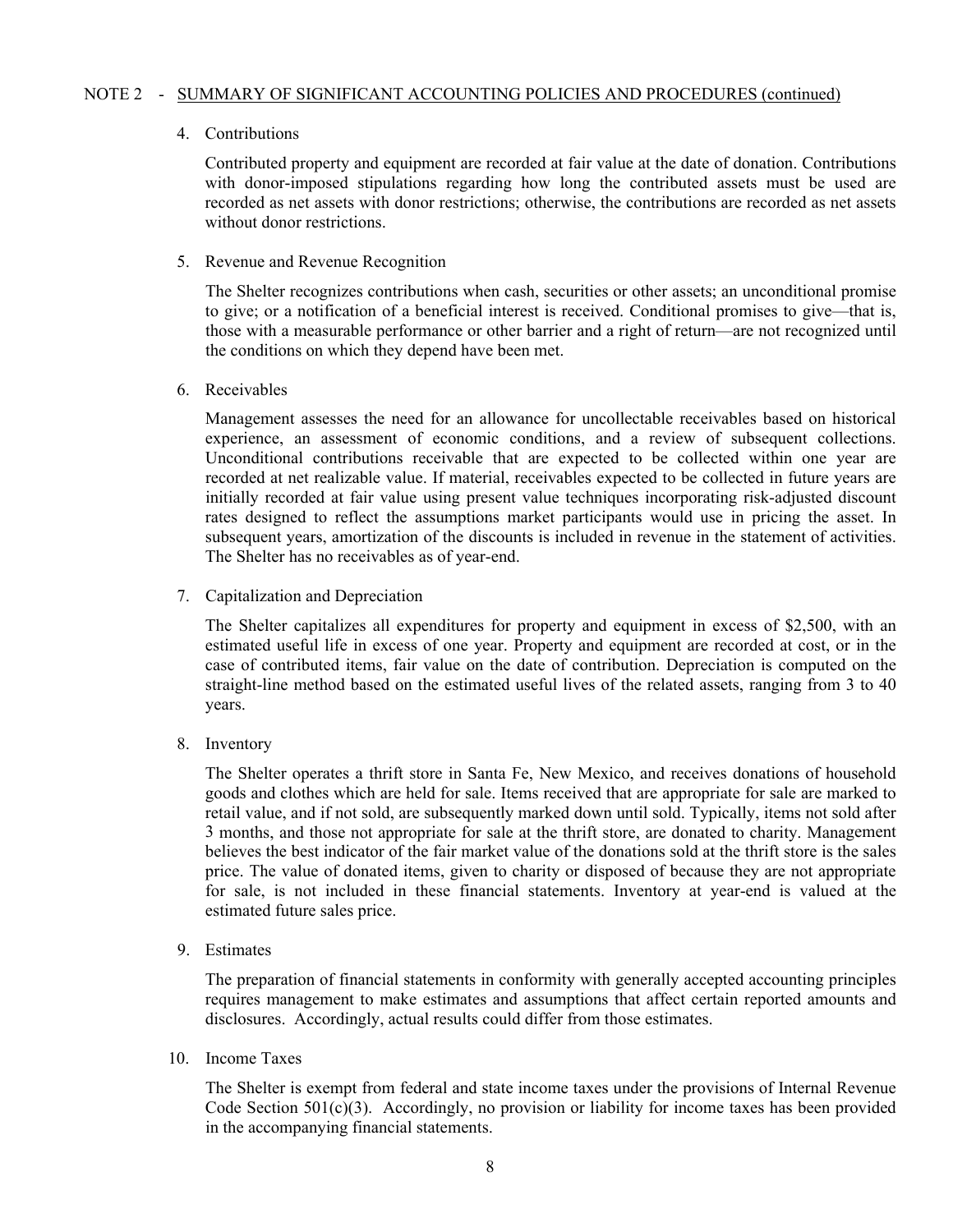#### NOTE 2 - SUMMARY OF SIGNIFICANT ACCOUNTING POLICIES AND PROCEDURES (concluded)

#### 11. Advertising Costs

Advertising costs are expensed as incurred and included \$22,028 during the year ended December 31, 2020.

12. Functional Reporting of Expenses

The financial statements report certain categories of expenses that are attributable to more than one program or supporting function. Therefore, these expenses require allocation on a reasonable basis that is consistently applied. Significant expenses that are allocated on the basis of employee time and effort include salaries, payroll taxes, employee benefits, and depreciation. Occupancy-related costs are allocated based on estimated utilization of facilities. All other costs are recorded according to the functional area benefited.

13. Fair Value Measurements

The Shelter follows the provisions of the Fair Value Measurements and Disclosures Topic of FASB ASC, which requires use of a fair value hierarchy that prioritizes the inputs to valuation techniques used to measure fair value into three levels: quoted market prices in active markets for identical assets and liabilities (Level l); inputs other than quoted market prices that are observable for the asset or liability, either directly or indirectly (Level 2); and unobservable inputs for the asset or liability (Level 3). As of December 31, 2020, the Shelter's investments are categorized as Level 1.

14. Summarized Prior-Year Information

The financial statements include certain prior-year summarized comparative information in total but not by net asset class. Such information does not include sufficient detail to constitute a presentation in conformity with generally accepted accounting principles. Accordingly, such information should be read in conjunction with the Organization's financial statements for the year ended December 31, 2019, from which the summarized information was derived.

15. New Accounting Pronouncements

In May 2014, the Financial Accounting Standards Board issued Accounting Standards Update No. 2014-09, *Revenue from Contracts with Customers* (ASC 606) and all related amendments. ASC 606 supersedes most existing revenue recognition guidance. ASC 606 provides a principles-based framework for recognizing revenue to depict the transfer of promised goods or services to customers in an amount that reflects the consideration the entity expects in exchange for the goods or services provided. It also requires enhanced disclosures to enable users of financial statements to understand the nature, amount, timing, and uncertainty of revenue and cash flows arising from contracts with customers. The Shelter adopted ASC 606 and all related amendments during the year ended December 31, 2020. The adoption of the new standard did not require any adjustment to opening net assets, nor are changes necessary to Shelter revenue recognition policies to conform to the new standard.

16. Subsequent Events

Management has evaluated subsequent events through December 14, 2021, the date the financial statements were available to be issued.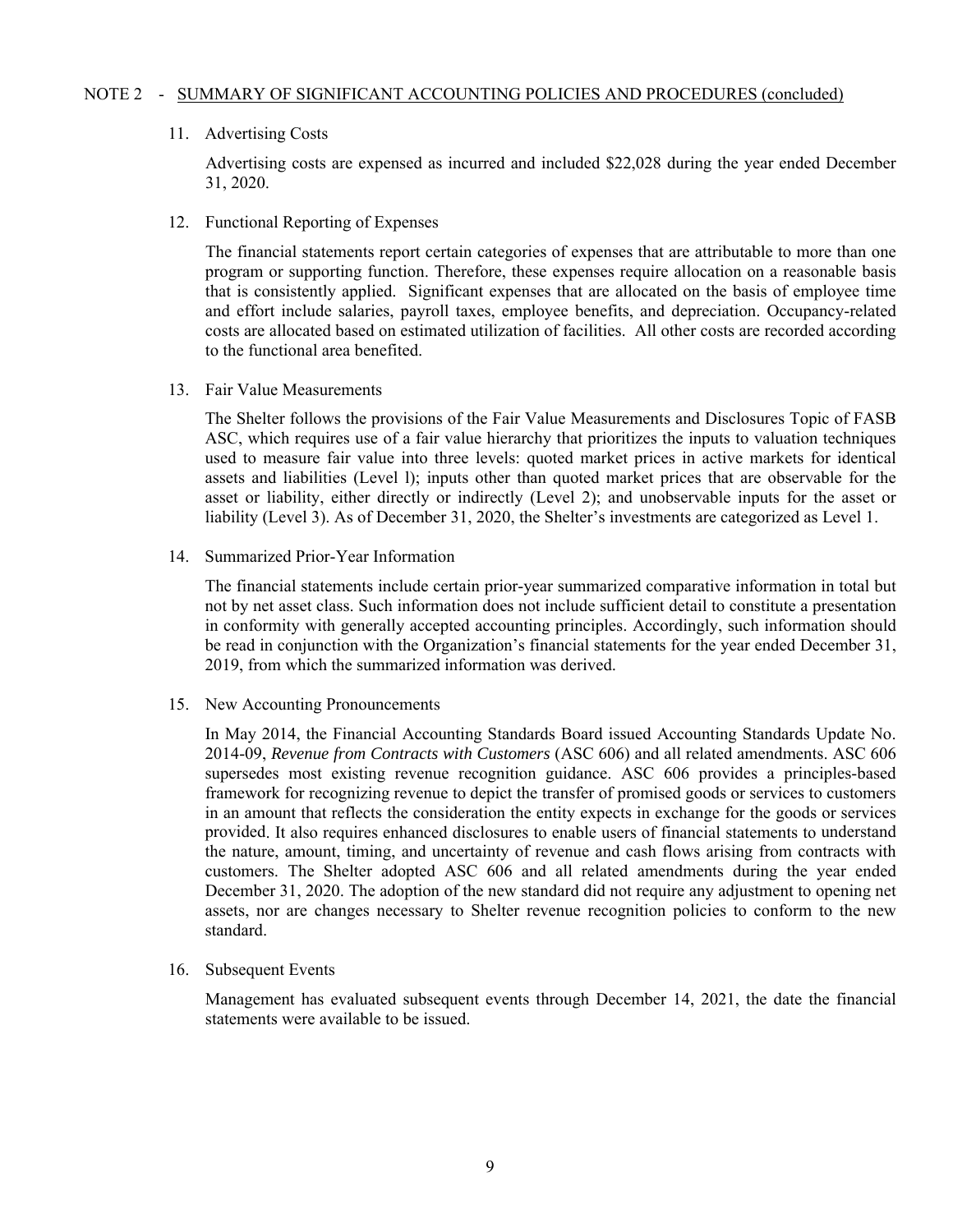### NOTE 3 - AVAILABILITY AND LIQUIDITY

The following represents the Shelter's financial assets at December 31, 2020:

| Description                                                                                                                                                                                                        | Amount                  |
|--------------------------------------------------------------------------------------------------------------------------------------------------------------------------------------------------------------------|-------------------------|
| Cash and cash equivalents<br>Investments                                                                                                                                                                           | 195,218<br>S<br>968,928 |
| Total financial assets                                                                                                                                                                                             | 1,164,146               |
| Amounts with contractual or donor restrictions:<br>Net assets with donor restrictions for time or purpose<br>Net assets with donor restrictions for time or purpose<br>and available for use in the next 12 months | (20,000)<br>20,000      |
| Total financial assets available to meet general expenditures<br>over the next 12 months                                                                                                                           | \$1,164,146             |

The Shelter's goal is generally to maintain cash reserves equal to 6 months' operating costs, estimated at \$375,000. Cash in excess of daily needs is invested in certificates of deposit, mutual funds, or money market funds.

#### NOTE 4 - INVENTORY

Inventory consisted of donated clothing and household items held for sale in the thrift store. Management does not believe that an allowance for obsolete and slow-moving items is necessary, as the inventory valuation includes an estimate for items that will not be sold or will be sold at discounted prices.

#### NOTE 5 - INVESTMENTS

Investments are carried at market value and consisted of the following:

| Description                                                           | Cost<br><b>Basis</b>        | Fair<br>Value               | Unrealized<br>Appreciation<br>(Depreciation) |
|-----------------------------------------------------------------------|-----------------------------|-----------------------------|----------------------------------------------|
| Mutual funds - bonds<br>Mutual funds - equities<br>Money market funds | 739,318<br>196,204<br>6,378 | 760,077<br>202,473<br>6,378 | 20,759<br>\$<br>6,269                        |
|                                                                       | 941,900                     | 968,928                     | 27,028                                       |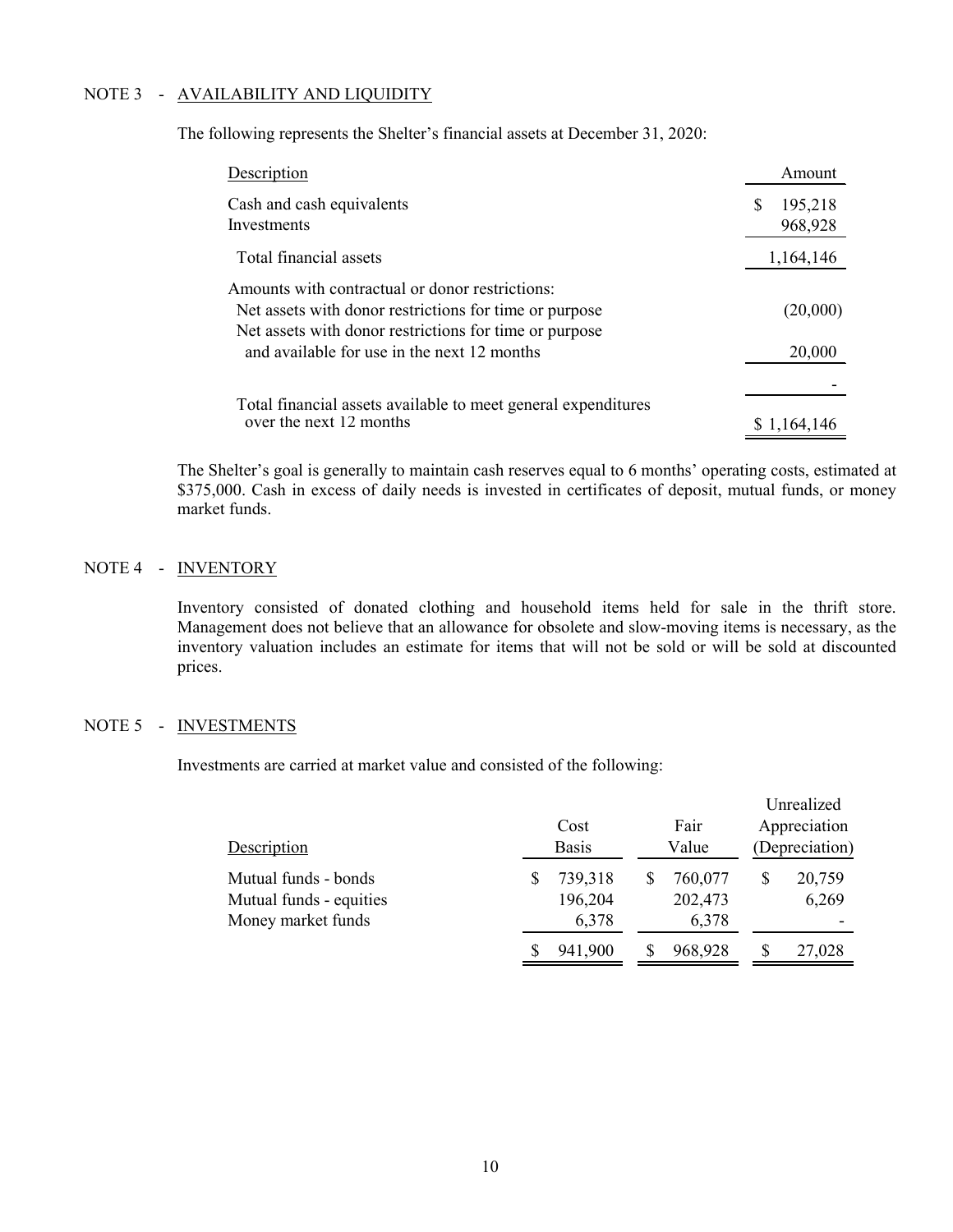#### NOTE 5 - INVESTMENTS (concluded)

Investment returns for the year ended December 31, 2020, are summarized as follows:

| Description                                                                                 | Amount       |                           |
|---------------------------------------------------------------------------------------------|--------------|---------------------------|
| Interest, dividends, capital gains distributions<br>Unrealized gains (losses)<br>Less: fees | <sup>S</sup> | 39,336<br>15,861<br>(150) |
| Total                                                                                       |              | 55,047                    |

#### NOTE 6 - PROPERTY AND EQUIPMENT

Property and equipment consisted of the following as of December 31, 2020:

| Description                    |   | Amount     |
|--------------------------------|---|------------|
| Buildings and improvements     | S | 231,479    |
| Vehicles                       |   | 100,548    |
| Furniture and equipment        |   | 106,517    |
| Leasehold improvements         |   | 29,215     |
| Total                          |   | 467,759    |
| Less: accumulated depreciation |   | (278, 704) |
| Net property and equipment     | S | 189,055    |

Depreciation expense was \$25,314 during the year ended December 31, 2020.

The costs of certain buildings and facilities located at the Shelter's ranch facility in Cerrillos are not reflected in the statement of financial position because asset titles remain with the owner of the ranch facility. The Shelter has reported contribution revenue and program expense (Ranch facility – occupancy) amounting to \$102,000 in the accompanying statement of activities for the free use of the facilities during the year ended December 31, 2020. Most of the buildings and improvements purchased by the Shelter and included in the "buildings and improvements" category are located at the ranch facility and not removable from the land. If the Shelter were to relocate in the future, the balance of the value of these assets would be recorded as a loss on disposition.

### NOTE 7 - NET ASSETS WITH DONOR RESTRICTIONS

At year end, net assets with donor restrictions included:

| Description      | Amount |
|------------------|--------|
| Training program | 20,000 |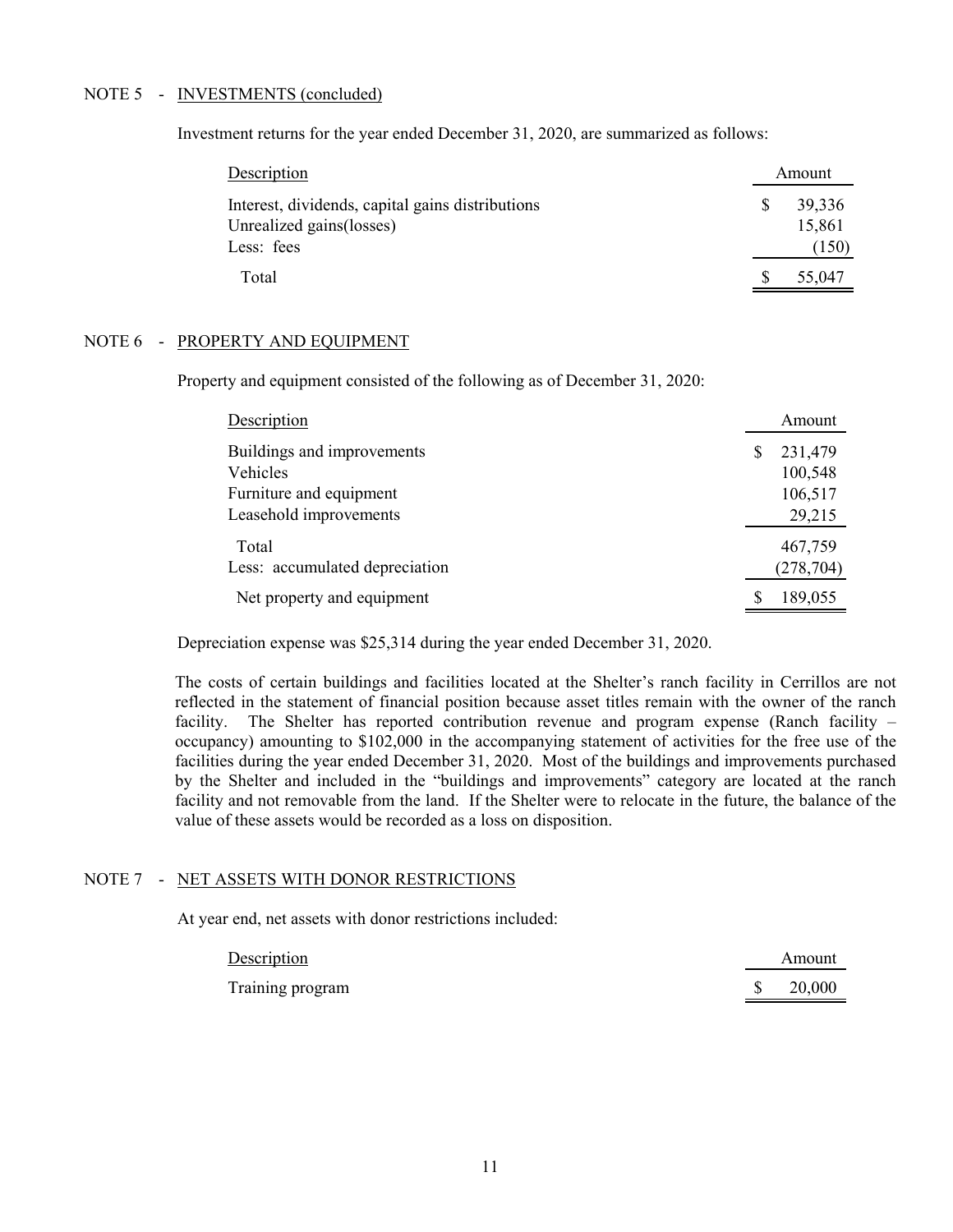#### NOTE 8 - IN-KIND CONTRIBUTIONS

Donated goods, services, and the use of facilities are reflected in the accompanying statements at their estimated values at date of receipt. Donated goods and facilities for the year ended December 31, 2020, included:

| Description                                                             |      | Amount             |
|-------------------------------------------------------------------------|------|--------------------|
| Thrift store - items donated for sale<br>Ranch facility - donated usage | -SS- | 139,729<br>102,000 |
| Total                                                                   | S.   | 241,729            |

A use agreement (the agreement) is in place related to the Shelter's use of the in-kind ranch facility. The agreement requires the Shelter to pay for repairs and maintenance, in addition to liability insurance. The agreement is for an indefinite period, but if the owner were to sell the property, the agreement gives the Shelter the right of first refusal to purchase the land.

#### NOTE 9 - NET ASSETS RELEASED FROM RESTRICTIONS

During the year, net assets were released from donor restrictions by incurring expenses satisfying the restricted purposes, including the following:

| Description                                      |    | Amount  |
|--------------------------------------------------|----|---------|
| CARES Act - Payroll-related and COVID-19 support | S. | 76,215  |
| Training program                                 |    | 40,000  |
| Sponsorship program                              |    | 32,795  |
| Shelter facility - feeders                       |    | 18,200  |
| Total                                            |    | 167,210 |

#### NOTE 10 - COMMITMENTS

The Shelter is party to a lease agreement with an unrelated party for rental of space for the thrift store and office. The lease originated in August 2018 and expired in September 2021. The rent was \$3,300 for the first two years, and then increased to \$3,400 during the final year. As of December 14, 2021, the lease agreement is pending pursuant to negotiations.

Rent expense for the year ended December 31, 2020, was \$35,597.

#### NOTE 11 - CONCENTRATIONS OF RISK

#### *Investments*

The Shelter holds investments in a brokerage account that are subject to market value fluctuation.

#### *Donated Ranch Facility*

As described in Notes 6 and 8, the Shelter has benefitted from the donated use of the ranch facility located in Cerrillos, New Mexico since 2000. It is uncertain whether the Shelter could continue as a going concern without the use of this property.